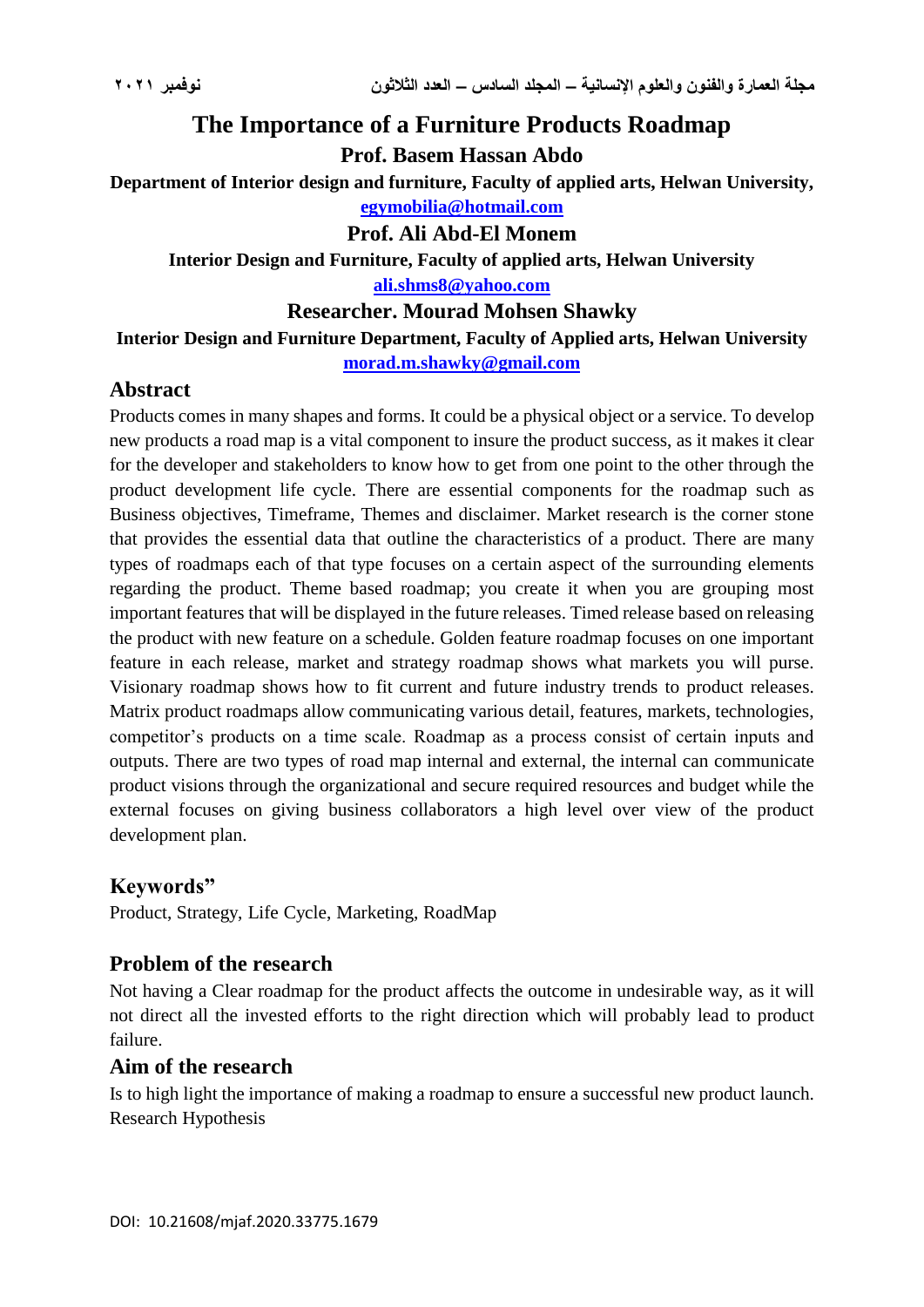To develop successful new product requires a roadmap that link all required processes, by making intensive analysis for the surrounding elements that provides insight to the developer, stakeholders and designer.

Importance of the research

Is to make sure that the investment made to the launch of new products will achieve the desired impact and fulfill company strategies.

## **Research method**

### **Inductive approach**

In an inductive approach to research, a researcher begins by collecting data that is relevant to the topic of interest. Once a substantial amount of data has been collected, the researcher will then take a breather from data collection, stepping back to get a bird's eye view of their data. At this stage, the researcher looks for patterns in the data, working to develop a theory that could explain those patterns. Thus, when researchers take an inductive approach, they start with a set of observations and then they move from those particular experiences to a more general set of propositions about those experiences. In other words, they move from data to theory or from the specific to the general. Figure 01 outlines the steps involved with an inductive approach to research.



#### **Fig. 1 Inductive approach**

## **Introduction**

In today's fast moving world, it's so important to cooperate with the ever changing variables of the market and economy and technology. It is so important to find the right balance between making a product that fulfill the customers need with the right price, correspond to the company investment strategies, and ensure the required return of investment "ROI". We all know that the main aim of any business is to generate money this will happen by providing products that will sell in by covering a large segment of the market. This will only be achieved by having a clear insight of the market by analyzing competition, new trends and keeping up with the new technologies and knowing the customer's needs.

Management, Stakeholders, development teams, designers and manufacturers should align their visions and effort to provide the required resources and it is done by having a clear roadmap that provide the essential main gates and a vision for the product life cycle. Roadmaps provides the manufacturer of insight that allows him to know when to withdraw a product from the market and when to introduce a new one. Roadmap indicates what modifications will be added to the existing products to ensure its existence in the market.

# **Terms and definitions**

## **Product**

is what you deliver to the customer it could be a physical object or a service and it's consider as the value that the customer receives in exchange for money. A product can be physical or virtual. Physical products include durable goods (such as cars, furniture, and computers) and nondurable goods (such as food and beverages). Virtual products are offerings of services or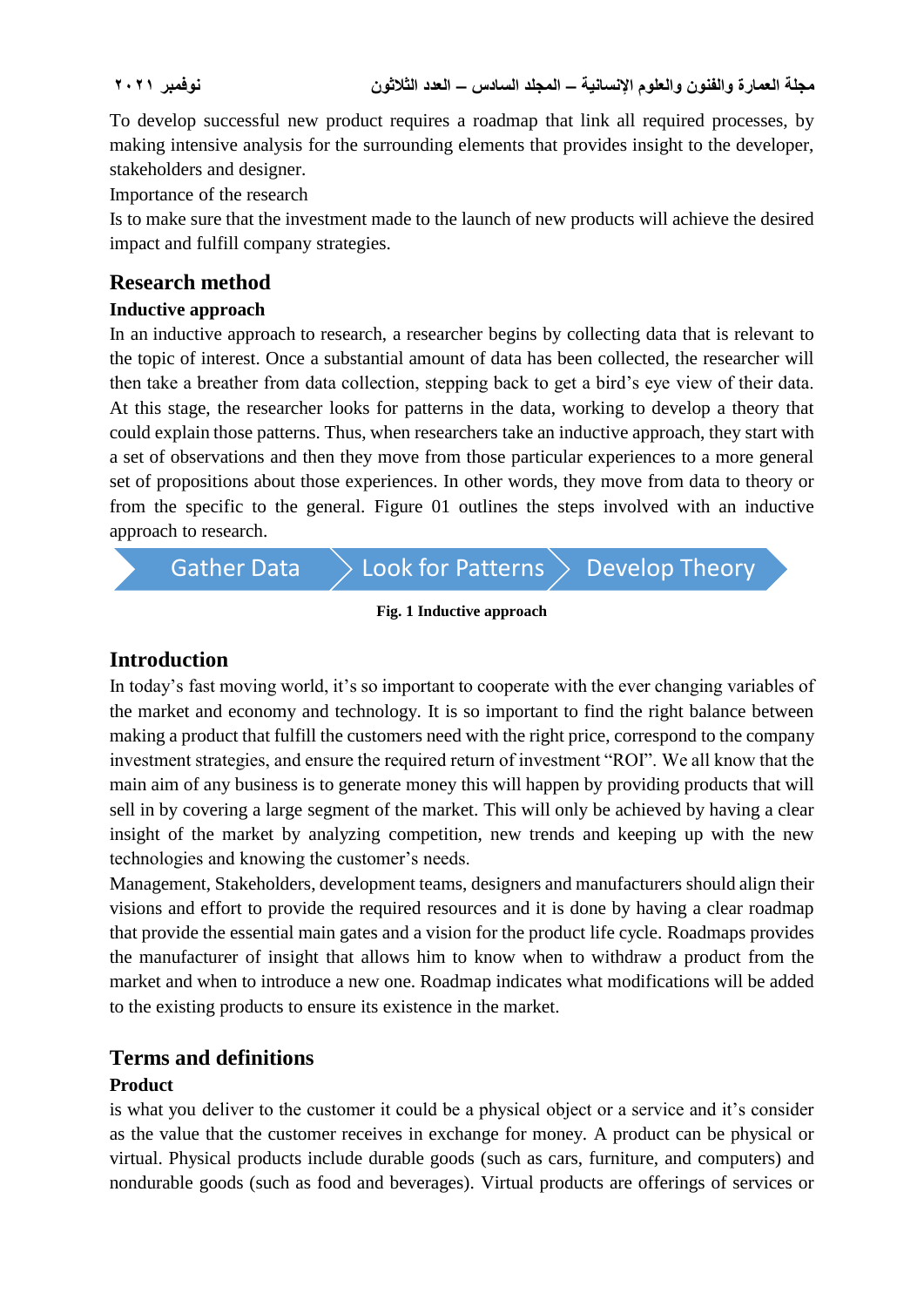experiences (such as education and software). A product may be a hybrid and include both physical and virtual elements. Hybrid products are becoming more common, as traditionally analog products are incorporating [digital technology](https://www.aha.io/roadmapping/guide/enterprise-transformation/what-is-digital-transformation) as a way to better reach and serve customers.

## **Customer**

In [sales,](https://en.wikipedia.org/wiki/Sales) [commerce](https://en.wikipedia.org/wiki/Commerce) and [economics,](https://en.wikipedia.org/wiki/Economics) a customer (sometimes known as a [client,](https://en.wiktionary.org/wiki/client) [buyer,](https://en.wikipedia.org/wiki/Buyer) or [purchaser\)](https://en.wikipedia.org/wiki/Purchasing) is the recipient of a [good,](https://en.wikipedia.org/wiki/Good_(economics)) [service,](https://en.wikipedia.org/wiki/Service_(economics)) [product](https://en.wikipedia.org/wiki/Product_(business)) or an [idea](https://en.wikipedia.org/wiki/Intellectual_property) - obtained from a [seller,](https://en.wikipedia.org/wiki/Seller) [vendor,](https://en.wikipedia.org/wiki/Vendor) or [supplier](https://en.wikipedia.org/wiki/Distribution_(business)) via a [financial transaction](https://en.wikipedia.org/wiki/Financial_transaction) or [exchange](https://en.wikipedia.org/wiki/Exchange_(economics)) for [money](https://en.wikipedia.org/wiki/Money) or some other valuable [consideration](https://en.wikipedia.org/wiki/Consideration) in simple words, customer is the recipient of the value your product provides.

### Stakeholder (corporate)

A group, corporate, organization, member, or system that affect or can be affected by an organization's actions.

# **What is a roadmap?**

A product roadmap describes how you intend to achieve your product vision. It is your vision for how your product will help achieve your organization's strategic goals. A good road map inspires buy-in and over-delivery for your entire organization.

It is easy to think of a road map as a fixed and detailed plan etched in stone-and this is where product people find frustration set in. A traditional roadmap is not flexible enough for the lean agile methods many teams have adopted, and it is often light on the strategic context necessary for teams to understand the overall vision. That is why a relaunch is necessary.

A good Road is not so much as a project plan as it is a strategic communication tool, a statement of intent and direction, it focusses on the value you propose to deliver to your customers and your organization in order to rally support and coordinate efforts among stakeholders it may look simple but it is not easy.

A product roadmap is a plan for how your product is going to meet a set of business objectives. The roadmap details the direction of your product and the work that is required to get there. It is used to communicate the product direction and progress to internal teams and external stakeholders. Roadmaps also allow product teams to assess new requests for functionality against planned work.

# **Forms of product roadmap**

Product roadmap comes in various forms, it's not a single artifact or one peace on paper as its main purpose is to make a clear understanding for all stakeholders about where we are going and why.

See Example Fig 02 Gantt chart, Fig 03 Kanban Board, Fig 03 slides spreadsheets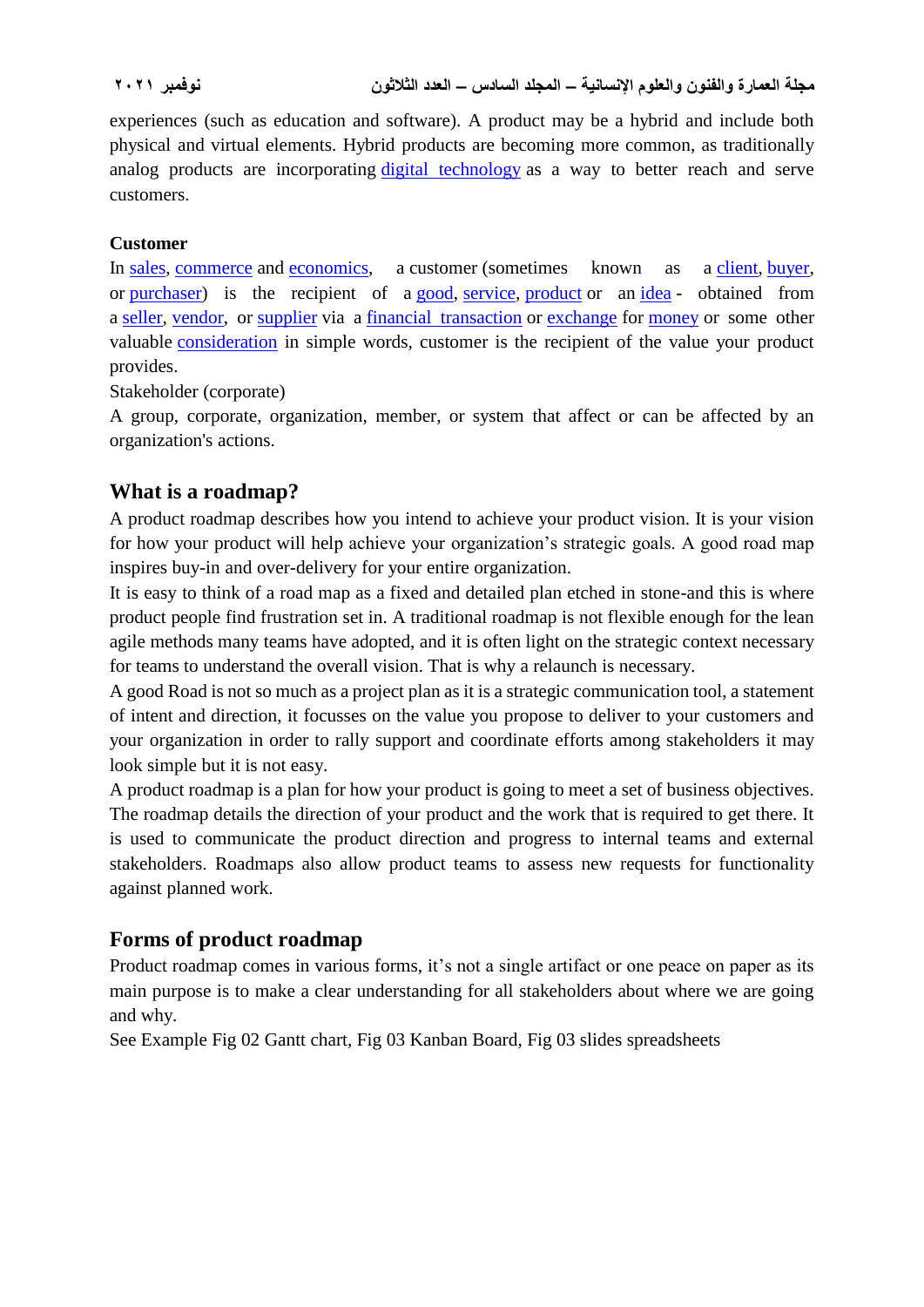**مجلة العمارة والفنون والعلوم اإلنسانية – المجلد السادس – العدد الثالثون نوفمبر 2021**



**FIG. 2. GANTT CHART**



## **Road Map Components**

Product road maps are just a simple chart with dates and features but a document that can effectively rally your troops around a plan needs to be more than that. It needs to tell the story of how product vision will be achieved and to monitor progress

Every product map is different, and how it will look like will depend on what information will be there and to whom. There are essential components to include when making an effective road map. There are primary components and secondary components.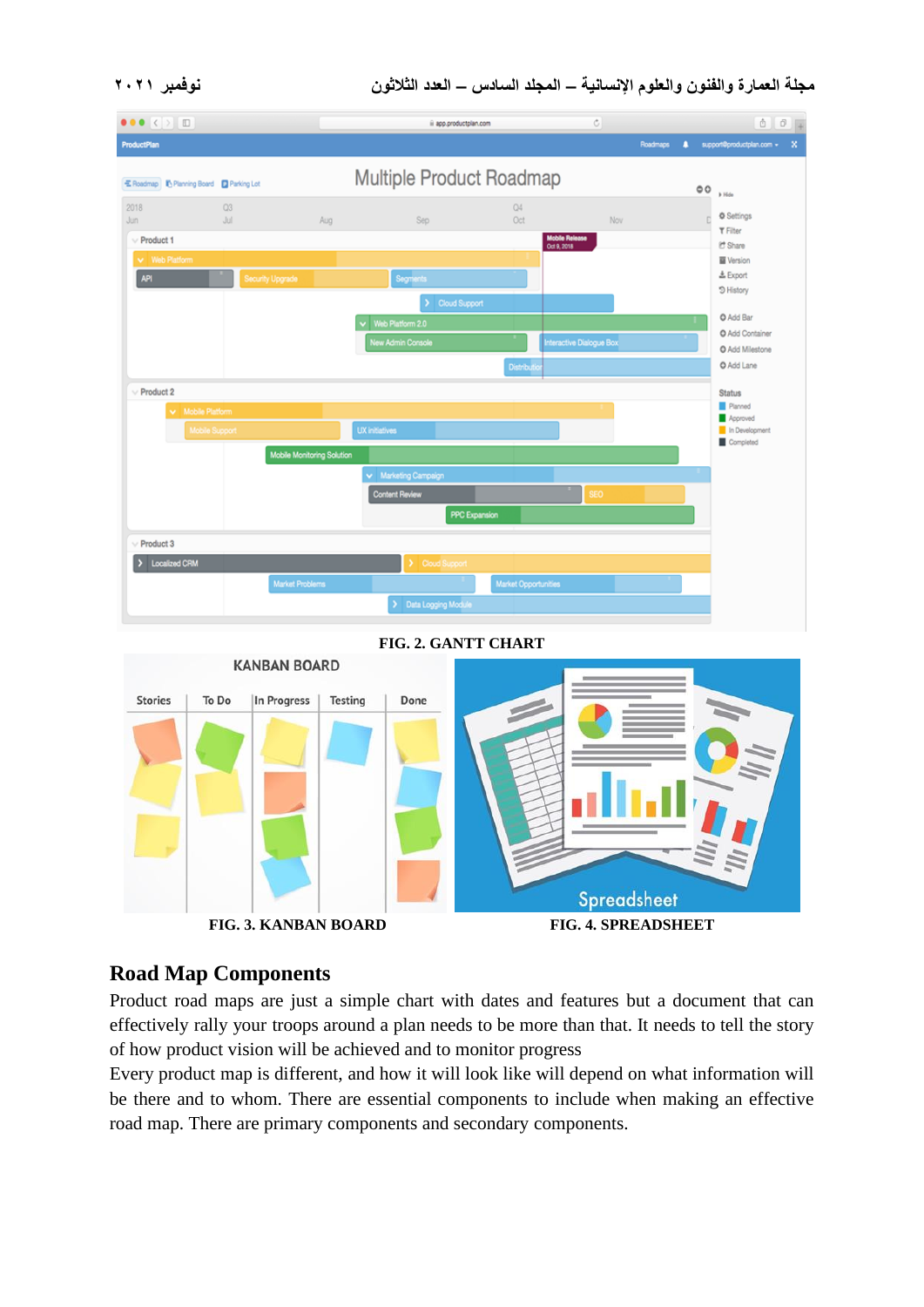# **Primary Components**

## **Product Vision**

Whether they call it, a mission a vision or purpose organizations usually have guiding principles that offer direction toward proverbial North Star. It is where you show who is going to benefit from the final outcome of the product.

Business objectives

What are the goals your product will accomplish? The outcome? What will be measurably different for your organization? These powerful questions will help you explain the reason of your road map in concrete terms, get stakeholders excited about the future and get the resources you need

## **Time Frames**

Focusing on the dates as the primary measure of success divert attention from the iterative and uncertain process of innovation so critical in new product development. Broad timeframes like calendars, quarters or even now, next, and later, provide guidance and provide more flexibility. Themes

Themes is the best way to organize the work and deliver it for your teams as it express customers' needs or problems, in particular it is very effective in guiding development of solution when it comes to features and functions.

Disclaimer

Most Roadmaps contains some sort of caveat just to make it clear that the content of the road map is subjected to change without noticing, this protect the product manager from any broken promises. It also makes it clear to the customer that change is possible and likely to happen. Types of roadmaps

There are two types of road maps internal and external both serve a purpose. The primary internal objective of a road map is to gain organizational alignment so that resources and budget allocations can be planned to enable effective execution. The main components of the product roadmap consist of 1) a defined time frame, 2) a solid understanding of market events or deadlines that will drive deliverables, such as the underlying sales cycle or product seasonality, 3) specific product, product capabilities, or theme based over a period of time, and 4) associated development activities or resources impacted or requirement.

The internal product roadmap may also be the result of, or heavily influenced by, the product definition some project plan activities for the current release. Very often, the desired scope of envisioned capabilities to be delivered, in the current targeted time frame, fare exceed the team's human resources or budget, and so a prioritization exercise will be needed for what is delivered now –versus what can be deferred. Required prioritization may go so far as to further define a set of phases for future work, which become additional short term and possibly longer-term aspect of roadmap.

For the industries or products, especially those sold business to business, an external version of the roadmap may be required for customers. This is often the case where product affects a major operation or a strategic capability of the purchasing company. Customers typically want to be sure that the organization will continue to invest in the product, and product roadmap are often used as a means to measure the pace of investment.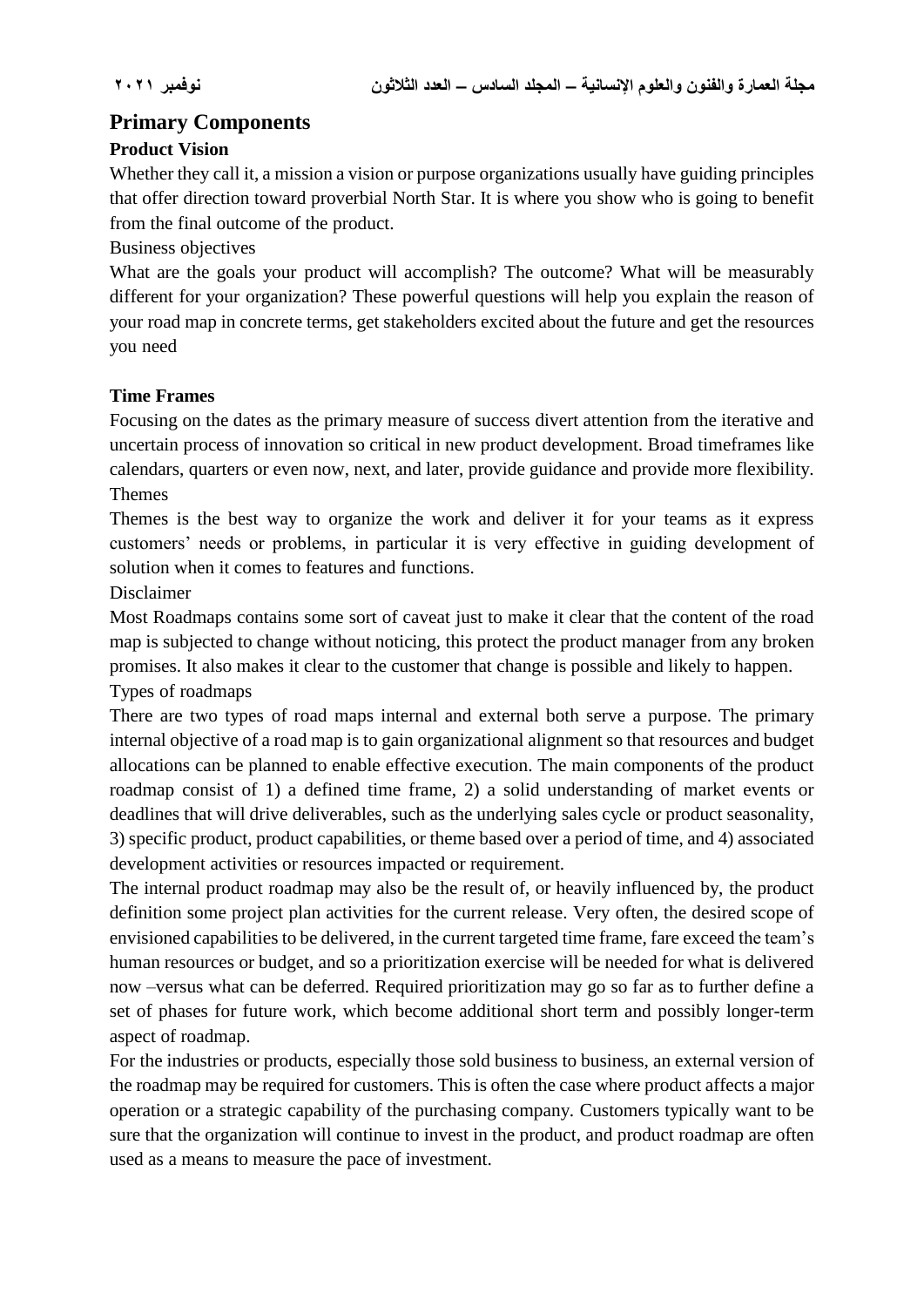External version typically contain much less detail than the internal roadmap and can be much less committal on specific dates. The most common representation depicts a high-level set of planned release milestones, in presentation slid format, and often used to support internal or external communication- generally face to face.

Product managers need to exercise caution when it comes to developing, executing and communicating aspects of a product external roadmap. It is wise to embed a disclaimer that the information represented is the best view of the product's direction given current information and it is subjected to change without notice. Many customers perceive the roadmap as a commitment and if the direction changes, it can cause some difficult situations to be ensued.

The second caution is that roadmap information is confidential and not to be disclosed. Even when roadmaps are clearly labeled confidential. Expect that elements of the information will "somehow" end up in the hands of the competition.

The last caution relates to distribution across the sales channel. The external document should not be freely disbursed, but tightly controlled by the product management organization. It is not uncommon for the sales channel to latch onto "selling" future capabilities of the current product, and the roadmap becomes the reason to initiate a new conversation with customer.

Commonly used road maps

There are many types of road maps that fit different products, below are some suggestions to how to present your vision and strategy for both your team and stakeholders:

Theme-based product Road map

You create this road map by grouping your potential prioritized feature list into themes Fig 5,6. With a theme-based roadmap, the product team groups its goals and plans into high-level strategic categories on the roadmap called themes.

Using this top-down approach, the team will [prioritize,](https://www.productplan.com/product-management-frameworks/) at most, a few major themes on its roadmap. Under each theme, the roadmap will include one or more epics (bodies of work to serve the theme). Each [epic](https://www.productplan.com/glossary/epic/) will consist of the relevant features and stories needed to complete that epic.

Theme-based road maps are useful because they help keep your product from feature creep, where stakeholders constantly want to add new features. Using themes allows you to decide whether to add a feature, based on whether it is related to the theme or not.



**FIG. 5. THEME BASED ROADMAP, EXP. 01 FIG. 6. THEME BASED ROADMAP EXP.02**



### **Timed Release product road map**

The concept behind this type is to launch the new versions of the product on a consistent schedule that does not change. For example, the company will release a new product every six month to do that the company will have to plan ahead the features that they will include in the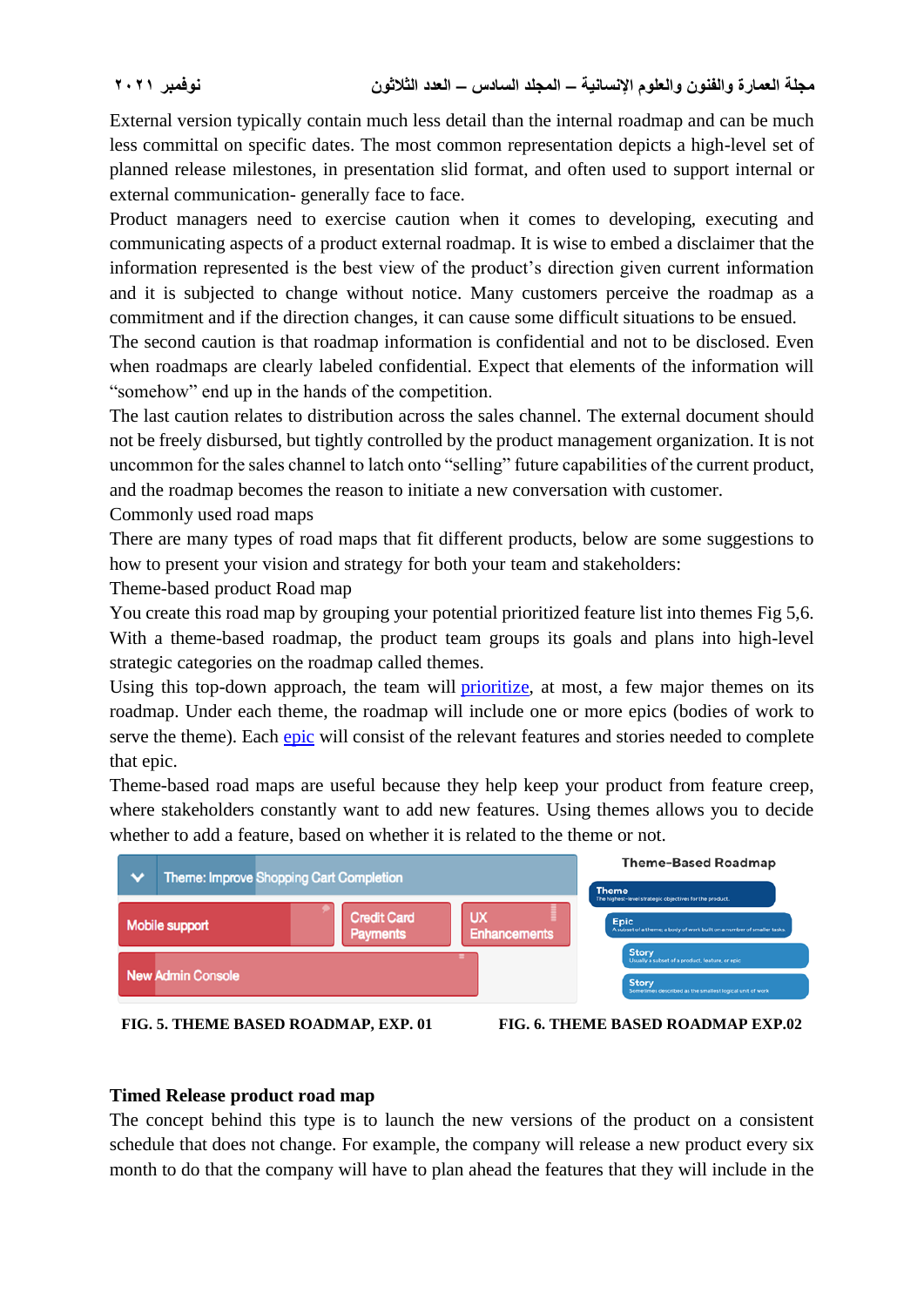new product with the period set fourth and if a feature does not make it in this launch, it simply goes into the next launch. It works well if the team is doing agile development. Example fig 7



**Fig7. Time Release Roadmap**

#### **Golden feature roadmap**

The focus in this road map is on one important feature in each release, the new release cannot be released until the golden feature is released. This feature can be accompanied with other minor features this is a good strategy because it provides focus for product development and make a very clear marketing message. See fig 08



**Fig. 8. Golden Feature Roadmap**

#### **Example for a furniture with a golden feature**

DE-CI Furniture Company Base in Cairo, Egypt introduced the market with a smart table named the "Dot-table" what makes it different is that it combines smart feature that without it's just an ordinary table. See Fig 09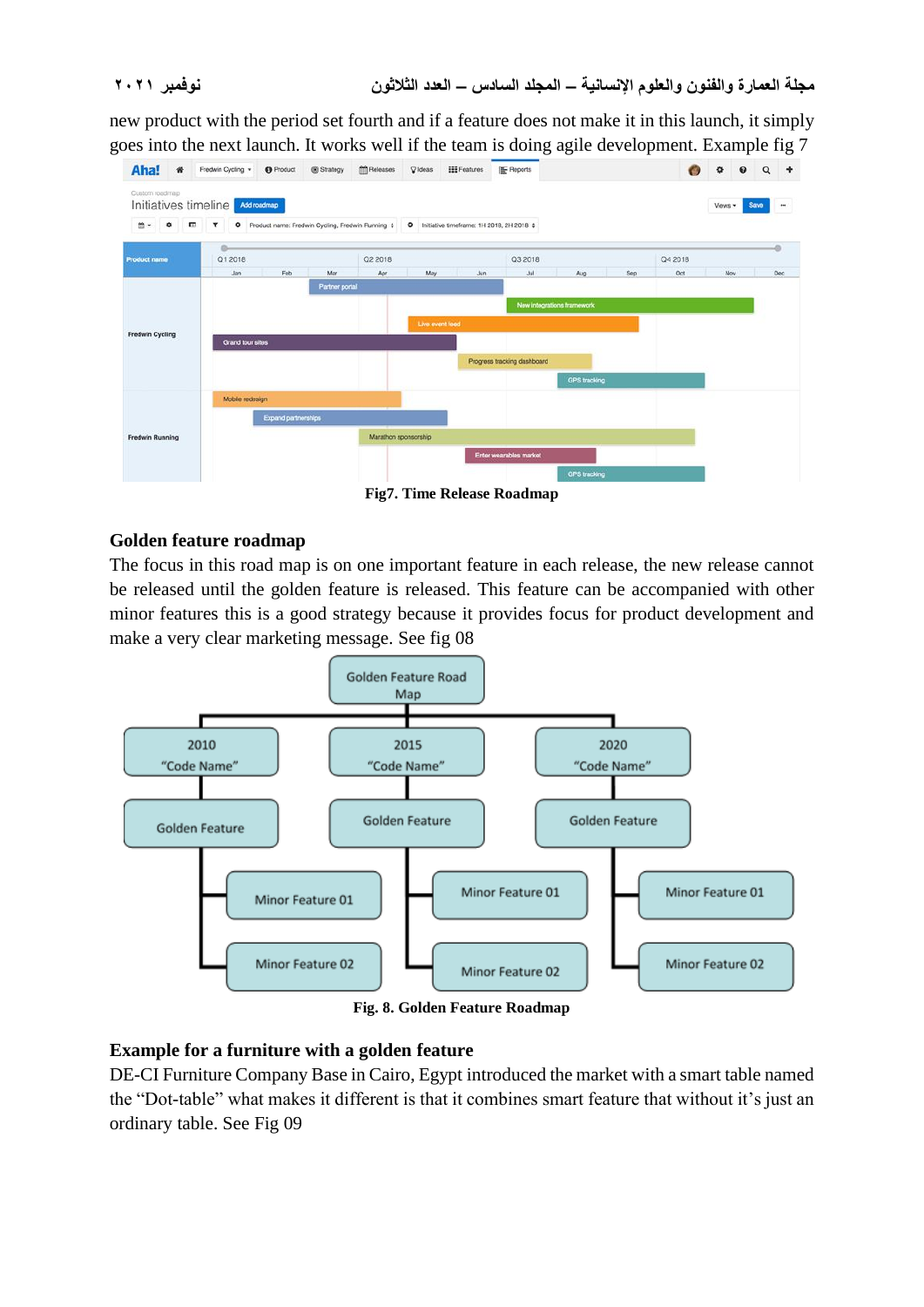

**Fig. 09.DE-CI Dot Table**

# **The smart feature included**

- USB Charging port
- Wireless charging
- Adjustable height
- Integrated Speakers
- Ambient Lighting
- Temperature Sensors
- Humidity Sensors
- Battery Reserve
- Voice Assistant

# **Market and strategy road map**

This Roadmap helps paint a picture of what markets you will be pursuing and how you will do so. They can help you align resources across the company and obtain funding for all the work that needs to be done. See Fig 10

|                | Year one           | Year two                       |
|----------------|--------------------|--------------------------------|
| <b>Markets</b> | Health care        | <b>Financial Manufacturing</b> |
| Partner        | <b>XYZ Company</b> |                                |
| Build in-House |                    | 2.X Release                    |
| Acquire        |                    | Data Analytics                 |

**Fig. 10. Market and strategy Roadmap**

# **Visionary Roadmap**

Visionary roadmap allows for painting a broad-brush view that shows industry trends and how they fit into the long-term vision for your product or products. This type of road map provides few details but link industry trends to your product's evolution over time to create a picture of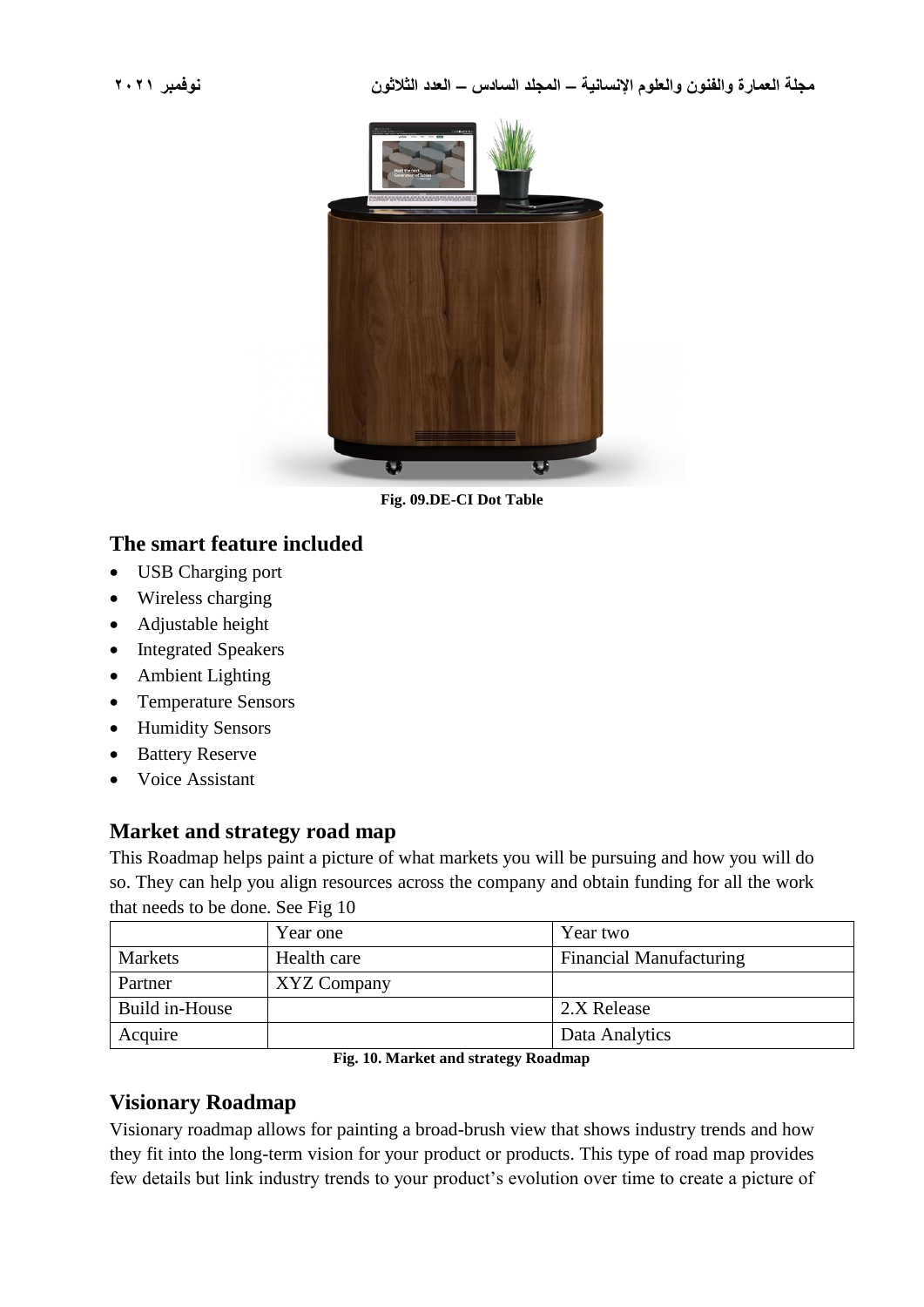where you are heading. Visionary road maps give the context and reason for particular product choices. See Fig 11



**Fig.11 , Visionary Roadmap**

# **Matrix product Road Maps**

Matrix Product roadmaps like in the figure below allow you to communicate information about many products and the corresponding details. They show what will be released when, the targeted market, and the competitor and technology trends. If you are briefing marketing, or even the entire company, the matrix product road map allows everyone involved to understand the context of how a set off products comes to market, each department is more capable with its job when it understands the whole picture of how and when a product is coming to the market. See Fig 12

|             | Q <sub>1</sub><br>2010 | Q2<br>2010 | Q <sub>3</sub><br>2010 | Q <sub>4</sub><br>2010 | 2011 | 2012 |
|-------------|------------------------|------------|------------------------|------------------------|------|------|
| Code Name   |                        |            |                        |                        |      |      |
| or product  |                        |            |                        |                        |      |      |
| Name        |                        |            |                        |                        |      |      |
| Target      |                        |            |                        |                        |      |      |
| Market      |                        |            |                        |                        |      |      |
| Major       |                        |            |                        |                        |      |      |
| Features or |                        |            |                        |                        |      |      |
| Theme       |                        |            |                        |                        |      |      |

| <b>Quarterly and Two Year Matrix Road Map</b> |
|-----------------------------------------------|
|-----------------------------------------------|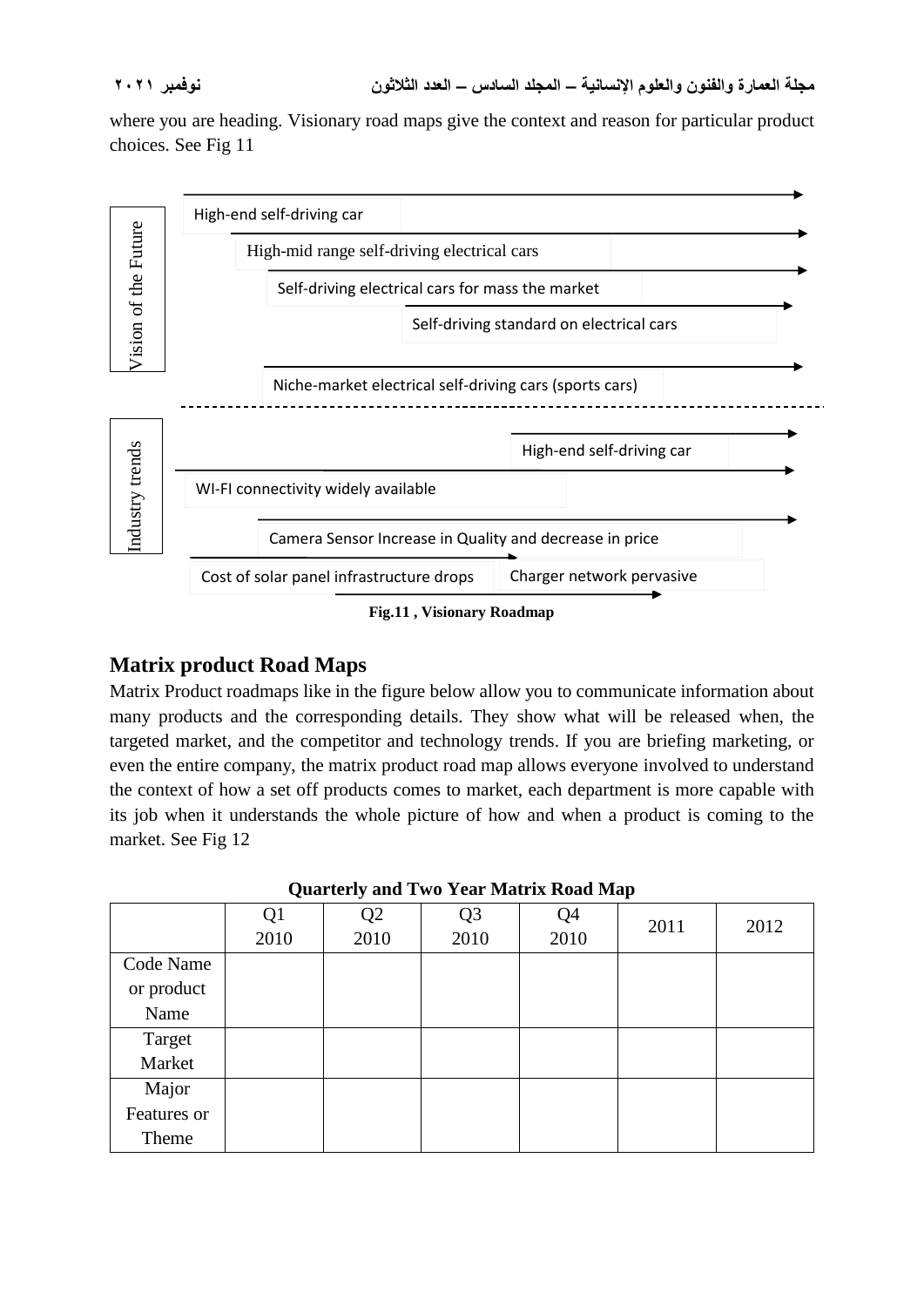| Technology<br>Trends     |  |  |  |
|--------------------------|--|--|--|
| Competitor's<br>Products |  |  |  |

#### **Fig. 12. Matrix product Roadmap**

## **Roadmap inputs and outputs**

The roadmap is a process of inputs and outputs presented as the following: See Fig 13

| <b>INPUTS</b>                           | <b>OUTPUTS</b>                       |
|-----------------------------------------|--------------------------------------|
| *Product vision/strategy                |                                      |
| *Product requirement or product backlog | *Internal product roadmap            |
| (alternate Agile approach)              | *External product roadmap (Optional) |
| *Development Plan                       |                                      |

**Fig. 13. Roadmap Process inputs and outputs**

# **Results of the study**

According to the study the importance of the Roadmap was revealed and the result are as the following:

-Product roadmap acts as a bridge between the product vision and strategy and it links all the stages to give the developer an over view of the product development and how it will reach in the future state.

-Product roadmap is a living document and interactive plan, its components are flexible to change as per the surroundings that affect the product, this changes could be related to market demand, technological advancement, adaptation of a new strategy, new production technology…etc.

-Product roadmaps could be for a short term or long term depending on the type of the product and the type of market it serves.

-Product roadmaps could be for one or multiple products linked in a strategic value.

-The primary objective of roadmap activities is to gain organizational alignment so that resources and budget allocation can be planned to enable effective execution.

-The Main Components of the Roadmap consists of; Product Vision that include a solid understanding of the market and deadlines that drive the deliverables such as underlying sales cycles and seasons. Business objectives that shows what will be different in this product and to get all the stakeholders excited to secure the required resources and activities. Timeframe that focuses on the dates. Themes that defines the product capabilities over time. Disclaimer to make sure that everyone on board understands that this plan is flexible and is subjected to change.

The internal product roadmap may also be the result of, or heavily influenced by the product definition and project plan activities for the current release. Very often the desired scope of envisioned capabilities to be delivered in the current time target far exceed the team's human resources or budget, and so a prioritization exercise will be needed for what is delivered now versus what can be deferred.